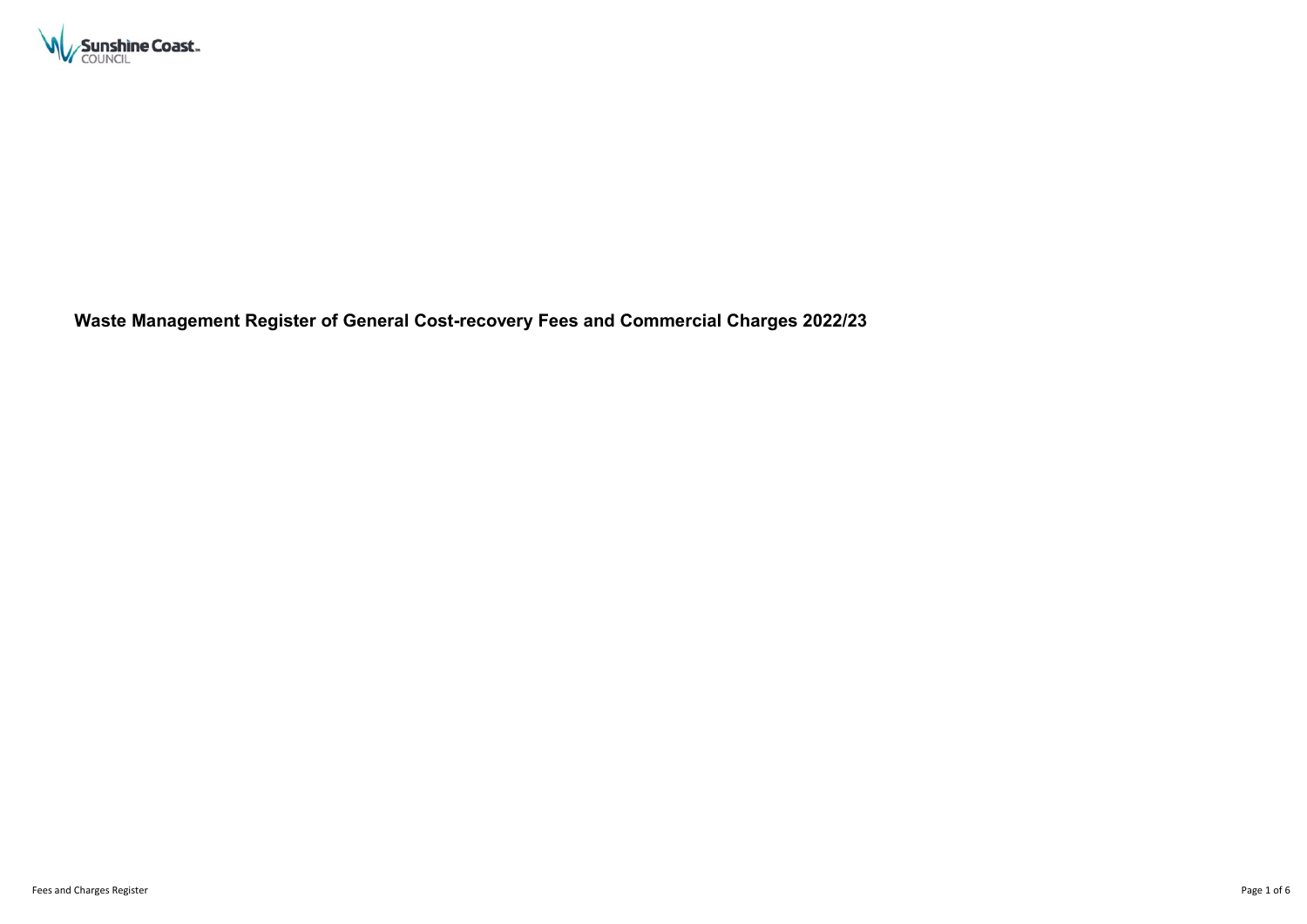# **2022/23 Fee Incl**<br>**GST** GST

**GST POA**

| Note Ref |  |
|----------|--|

## **Waste Management A - Disposal Charges**

#### **Concrete/Bricks/Asphalt**

## **Fee**

|                 |            | 2022/23<br>Fee Incl |            |  |  |  |  |  |  |  |  |
|-----------------|------------|---------------------|------------|--|--|--|--|--|--|--|--|
| <b>Note Ref</b> | <b>GST</b> | GST                 | <b>POA</b> |  |  |  |  |  |  |  |  |
| 2, 5, 7         | 10%        | \$23.00             |            |  |  |  |  |  |  |  |  |
| 2.5.7           | 10%        | \$10.50             |            |  |  |  |  |  |  |  |  |
| 2,5,7           | 10%        | \$23.00             |            |  |  |  |  |  |  |  |  |
|                 |            |                     |            |  |  |  |  |  |  |  |  |

| Code | <b>Fee Description</b>                                                                                      | <b>Class</b> | $\sim$ $\sim$<br>LGA | <b>Legislative Authority</b> | Fee Type         | <b>Note Ref</b> | <b>GST</b> | -GST    |
|------|-------------------------------------------------------------------------------------------------------------|--------------|----------------------|------------------------------|------------------|-----------------|------------|---------|
| 799  | Concrete and brick - clean for recycling (pro rata per tonne / m3) – not mixed with other waste types       |              | 262(3)(c)            |                              | Waste Management |                 | 10%        | \$23.00 |
| 9002 | Concrete and brick - clean for recycling (ute/trailer) – not mixed with other waste types                   |              | 262(3)(              |                              | Waste Management |                 | 10%        | \$10.50 |
| 7765 | $\sim$ - clean suitable for recycling (pro rata per tonne / m3) – not mixed with other waste types<br>Aspha |              | 262(3)(              |                              | Waste Management |                 | 10%        | \$23.00 |

## **Construction And Demolition**

#### **Fee**

|             | <b>CONSUMENTE AND DEMONDED</b>                                                                                                                                                                      |              |            |                              |                  |                 |     |                                   |            |  |  |  |  |
|-------------|-----------------------------------------------------------------------------------------------------------------------------------------------------------------------------------------------------|--------------|------------|------------------------------|------------------|-----------------|-----|-----------------------------------|------------|--|--|--|--|
| Fee<br>Code | <b>Fee Description</b>                                                                                                                                                                              | <b>Class</b> | <b>LGA</b> | <b>Legislative Authority</b> | Fee Type         | <b>Note Ref</b> | GST | 2022/23<br>Fee Incl<br><b>GST</b> | <b>POA</b> |  |  |  |  |
| 7328        | Construction and Demolition Waste Small - up to an average sedan boot or half of a small trailer, approximately 0.5 m3.                                                                             |              | 262(3)(c)  |                              | Waste Management | 4,9, 10         | 10% | \$17.50                           |            |  |  |  |  |
| 7329        | Construction and Demolition Waste Medium - up to approximately 1m3. This may be a full normal sized trailer body (up to approx. C<br>2m x 1m x 0.5m or 7' x 4') or a full similar size utility tray |              | 262(3)(c)  |                              | Waste Management | 4,9, 10         | 10% | \$60.00                           |            |  |  |  |  |
| 7330        | Construction and Demolition Waste Large - any volume larger than 1m3 but less than 500kg. This includes box trailers, full vans C<br>and full utes with trailers.                                   |              | 262(3)(c)  |                              | Waste Management | 4.9.10          | 10% | \$100.00                          |            |  |  |  |  |
| 7331        | Construction and Demolition Waste (pro rata per tonne / m3) - any vehicle / waste load not described above                                                                                          |              | 262(3)(c)  |                              | Waste Management | 4,5,7,10        | 10% | \$238.50                          |            |  |  |  |  |
|             |                                                                                                                                                                                                     |              |            |                              |                  |                 |     |                                   |            |  |  |  |  |

## **Dead Animals**

## **Fee**

|                 | 2022/23<br>Fee Incl |          |            |  |  |  |  |  |  |  |
|-----------------|---------------------|----------|------------|--|--|--|--|--|--|--|
| <b>Note Ref</b> | <b>GST</b>          | GST      | <b>POA</b> |  |  |  |  |  |  |  |
|                 | $0\%$               | \$12.00  |            |  |  |  |  |  |  |  |
| 5.7             | በ%                  | \$238.50 |            |  |  |  |  |  |  |  |
|                 |                     |          |            |  |  |  |  |  |  |  |

| Code  | $F^{\alpha}$<br>scription                       | <b>Class</b> | $\sim$<br>LGA | Legislative Authoritv | Fee Type                         | <b>Note Ref</b> | <b>GST</b> | <b>GST</b> |
|-------|-------------------------------------------------|--------------|---------------|-----------------------|----------------------------------|-----------------|------------|------------|
| 11527 | l Jear<br>Anımals<br>minimum                    |              | 262(3)(c)     |                       | $M$ octo Monou<br>namer<br>wasue |                 |            | \$12.00    |
| 11528 | s (pro rate per tonne / m3)<br>Dead.<br>Animals |              | 262(3)(c)     |                       | Waste Management                 |                 |            | \$238.50   |
|       |                                                 |              |               |                       |                                  |                 |            |            |

## **General Waste - Commercial**

|             | <b>POLICIAL MASLE - POLITICICIAL</b>                                                                                                                                                            |              |            |                              |                  |                 |            |                                   |            |  |  |  |
|-------------|-------------------------------------------------------------------------------------------------------------------------------------------------------------------------------------------------|--------------|------------|------------------------------|------------------|-----------------|------------|-----------------------------------|------------|--|--|--|
| Fee<br>Code | <b>Fee Description</b>                                                                                                                                                                          | <b>Class</b> | <b>LGA</b> | <b>Legislative Authority</b> | Fee Type         | <b>Note Ref</b> | <b>GST</b> | 2022/23<br>Fee Incl<br><b>GST</b> | <b>POA</b> |  |  |  |
| 7112        | Commercial and Industrial Waste Small - up to an average sedan boot or half of a small trailer, approximately 0.5 m3.                                                                           |              | 262(3)(c)  |                              | Waste Management | 4.9             | l U%       | \$17.50                           |            |  |  |  |
| 7113        | Commercial and Industrial Waste Medium - up to approximately 1m3. This may be a full normal sized trailer body (up to approx.<br>2m x 1m x 0.5m or 7' x 4') or a full similar size utility tray |              | 262(3)(c)  |                              | Waste Management | 4,9             | l U%       | \$60.00                           |            |  |  |  |
| 7114        | Commercial and Industrial Waste Large - any volume larger than 1m3 but less than 500kg. This includes box trailers, full vans and C<br>full utes with trailers.                                 |              | 262(3)(c)  |                              | Waste Management | 4,9             | 10%        | \$100.00                          |            |  |  |  |
| 7115        | Commercial and Industrial Waste (pro rata per tonne / m3) - any vehicle / waste load not described above                                                                                        |              | 262(3)(c)  |                              | Waste Management | 4.5.7           |            | \$238.50                          |            |  |  |  |
|             |                                                                                                                                                                                                 |              |            |                              |                  |                 |            |                                   |            |  |  |  |

## **General Waste - Domestic**

| <b>Note Ref</b> | <b>GST</b> | 2022/23<br>Fee Incl<br><b>GST</b> | POA |
|-----------------|------------|-----------------------------------|-----|
| 4.9             | 10%        | \$11.50                           |     |
| 4.9             | 10%        | \$33.50                           |     |
| 4.9             | 10%        | \$54.00                           |     |
| 4,5,7           | 10%        | \$133.50                          |     |
|                 |            |                                   |     |

| Fee  |                                                                                                                                                                                  |              |            |                              |                  |                 |     | Fee Incl   |
|------|----------------------------------------------------------------------------------------------------------------------------------------------------------------------------------|--------------|------------|------------------------------|------------------|-----------------|-----|------------|
| Code | <b>Fee Description</b>                                                                                                                                                           | <b>Class</b> | <b>LGA</b> | <b>Legislative Authority</b> | Fee Type         | <b>Note Ref</b> | GST | <b>GST</b> |
| 803  | Domestic Waste Small - up to an average sedan boot or half of a small trailer, approximately 0.5 m3.                                                                             |              | 262(3)(c)  |                              | Waste Management | 4,9             | 10% | \$11.50    |
| 793  | Domestic Waste Medium - up to approximately 1m3. This may be a full normal sized trailer body (up to approx. 2m x 1m x 0.5m or C<br>7' x 4') or a full similar size utility tray |              | 262(3)(c)  |                              | Waste Management | 4.9             | 10% | \$33.50    |
| 824  | Domestic Waste Large - any volume larger than 1m3 but less than 500kg. This includes box trailers, full vans and full utes with<br>trailers.                                     | C.           | 262(3)(c)  |                              | Waste Management | 4.9             | 10% | \$54.00    |
| 795  | Domestic Waste (pro rata per tonne / m3) - any vehicle / waste load not described above                                                                                          |              | 262(3)(c)  |                              | Waste Management | 4,5,7           | 10% | \$133.50   |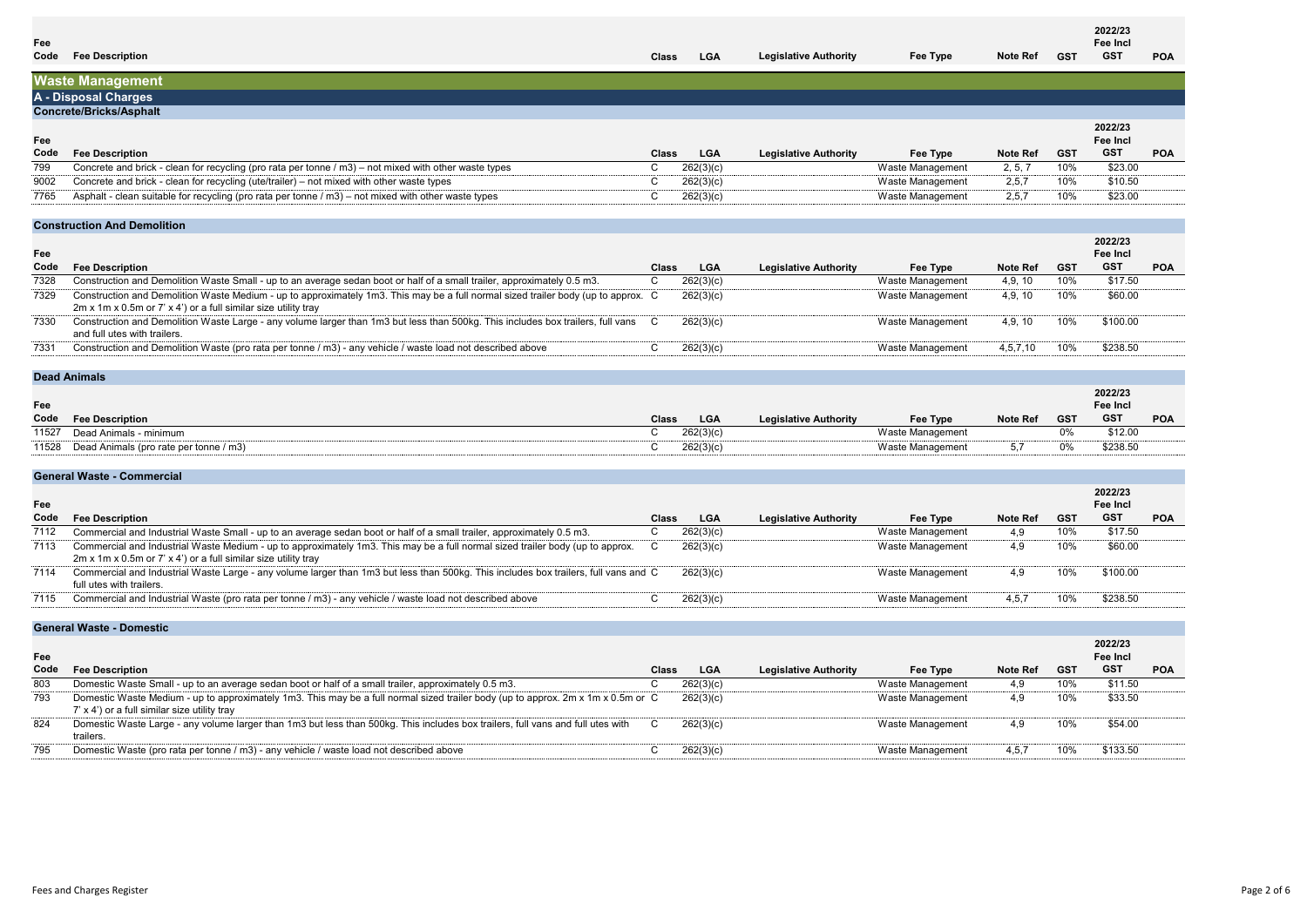**Fee**

| <b>Note Ref</b> | <b>GST</b> | 2022/23<br>Fee Incl<br><b>GST</b> | <b>POA</b> |
|-----------------|------------|-----------------------------------|------------|
|                 |            |                                   |            |
|                 |            | 2022/23                           |            |
|                 |            | Fee Incl                          |            |
| <b>Note Ref</b> | <b>GST</b> | <b>GST</b>                        | <b>POA</b> |
| 3, 9            | 10%        | \$6.50                            |            |
|                 |            |                                   |            |
| 3,9             | 10%        | \$18.50                           |            |
|                 |            |                                   |            |
| 3,9             | 10%        | \$26.00                           |            |
|                 |            |                                   |            |
| 3, 5, 7         | 10%        | \$60.00                           |            |

| Code | <b>Fee Description</b>                                                                                                                                                            | <b>Class</b> | <b>LGA</b> | <b>Legislative Authority</b> | Fee Type         | <b>Note Ref</b> | GST | GS1     |
|------|-----------------------------------------------------------------------------------------------------------------------------------------------------------------------------------|--------------|------------|------------------------------|------------------|-----------------|-----|---------|
| 776  | Garden Organics Small - up to an average sedan boot or half of a small trailer, approximately 0.5 m3.                                                                             |              | 262(3)(c)  |                              | Waste Management | 3.9             | 10% | \$6.50  |
| 790  | Garden Organics Medium - up to approximately 1m3. This may be a full normal sized trailer body (up to approx. 2m x 1m x 0.5m or C<br>7' x 4') or a full similar size utility tray |              | 262(3)(c)  |                              | Waste Management | 3.9             | 10% | \$18.50 |
| 779  | Garden Organics Large - any volume larger than 1m3 but less than 500kg. This includes box trailers, full vans and full utes with<br>trailers.                                     |              | 262(3)(c)  |                              | Waste Management | 3.9             | 10% | \$26.00 |
| 757  | Garden Organics (pro rata per tonne / m3) - any vehicle / waste load not described above                                                                                          |              | 262(3)(c)  |                              | Waste Management | 3, 5,           | 10% | \$60.00 |
|      |                                                                                                                                                                                   |              |            |                              |                  |                 |     |         |

## **Lower Hazard Regulated Waste**

|       | LUNUI TIULUIU INUGUIUNU ITUUN                                                                                                             |              |            |                              |                  |                    |     |                     |            |
|-------|-------------------------------------------------------------------------------------------------------------------------------------------|--------------|------------|------------------------------|------------------|--------------------|-----|---------------------|------------|
| Fee   |                                                                                                                                           |              |            |                              |                  |                    |     | 2022/23<br>Fee Incl |            |
| Code  | <b>Fee Description</b>                                                                                                                    | <b>Class</b> | <b>LGA</b> | <b>Legislative Authority</b> | Fee Type         | <b>Note Ref</b>    | GST | <b>GST</b>          | <b>POA</b> |
| 781   | Application to dispose of Asbestos                                                                                                        | $\mathbf{u}$ | 262(3)(c)  |                              | Waste Management | 1,22               | 10% | \$50.00             |            |
| 791   | Application to dispose of Regulated, Contaminated, Special Waste or Supervised Burial - e.g. regulated contaminated soil, CCA C<br>timber |              | 262(3)(c)  |                              | Waste Management | 1, 22              | 10% | \$180.00            |            |
| 11241 | Asbestos minimum                                                                                                                          | ◡            | 262(3)(c)  |                              | Waste Management | 1, 9, 21, 22       | N/A | \$11.50             |            |
| 11245 | Asbestos (pro rata per tonne / m3)                                                                                                        |              | 262(3)(c)  |                              | Waste Management | 1, 5,7, 21, 22 N/A |     | \$133.50            |            |
|       | 11246 Contaminated Soil (pro rata per tonne / m3)                                                                                         |              | 262(3)(c)  |                              | Waste Management | 1, 5, 7, 22        | N/A | \$238.50            |            |
| 11247 | Regulated Waste - Category 1 (pro rata per tonne / m3)                                                                                    |              | 262(3)(c)  |                              | Waste Management | 1, 5, 7, 20,<br>22 | N/A | \$326.00            |            |
|       | 11248 Regulated Waste - Category 2 (pro rata per tonne / m3)                                                                              | ι.           | 262(3)(c)  |                              | Waste Management | l. 5. 7. 20.<br>22 | N/A | \$271.00            |            |

## **Other**

| <b>VUIT</b> |                                                         |              |            |                              |                  |                 |            |                            |            |
|-------------|---------------------------------------------------------|--------------|------------|------------------------------|------------------|-----------------|------------|----------------------------|------------|
| Fee         |                                                         |              |            |                              |                  |                 |            | 2022/23<br>Fee Incl<br>GST |            |
| Code        | <b>Fee Description</b>                                  | <b>Class</b> | <b>LGA</b> | <b>Legislative Authority</b> | Fee Type         | <b>Note Ref</b> | <b>GST</b> |                            | <b>POA</b> |
| 807<br>     | Account investigation / enquiry (receipt/ invoice copy) |              | 262(3)(c)  |                              | Waste Management |                 | 10%        | \$30.0<br>---------------  |            |
| 806         | Vehicle registration search (CITEC search)              |              | 262(3)(c   |                              | Waste Management |                 | 10%        | \$26.00                    |            |
| <br>808     | Account Charge (minimum)                                |              | 262(3)(c   |                              | Waste Management |                 | 10%        | \$16.00                    |            |

## **Other Charges**

|                 |            | 2022/23<br>Fee Incl |     |
|-----------------|------------|---------------------|-----|
| <b>Note Ref</b> | <b>GST</b> | <b>GST</b>          | POA |
| 9,12            | 10%        | \$5.00              |     |
| 9,12            | 10%        | \$15.00             |     |
| 9,12            | 10%        | \$20.00             |     |
| 5,7,12          | 10%        | \$50.00             |     |
| 9,13            | 10%        | \$5.00              |     |
| 9,13            | 10%        | \$15.00             |     |
| 9,13            | 10%        | \$20.00             |     |
| 5,7,13          | 10%        | \$50.00             |     |
|                 | 10%        | \$0.00              |     |
|                 | 10%        | \$0.00              |     |
|                 | 10%        | \$20.00             |     |
|                 | 10%        | \$0.00              |     |
|                 | N/A        | \$6.00              |     |
|                 | 0%         | \$12.00             |     |

| Fee   |                                                                                                                                                                                      |              |            |                              |                  |                 |            | Fee Incl   |
|-------|--------------------------------------------------------------------------------------------------------------------------------------------------------------------------------------|--------------|------------|------------------------------|------------------|-----------------|------------|------------|
| Code  | <b>Fee Description</b>                                                                                                                                                               | <b>Class</b> | <b>LGA</b> | <b>Legislative Authority</b> | Fee Type         | <b>Note Ref</b> | <b>GST</b> | <b>GST</b> |
| 9003  | Timber Clean Small - up to an average sedan boot or half of a small trailer, approximately 0.5 m3.                                                                                   |              | 262(3)(c)  |                              | Waste Management | 9.12            | 10%        | \$5.00     |
| 9004  | Timber Clean Medium - up to approximately 1m3. This may be a full normal sized trailer body (up to approx. 2m x 1m x 0.5m or 7' C<br>x 4') or a full similar size utility tray       |              | 262(3)(c)  |                              | Waste Management | 9.12            | 10%        | \$15.00    |
| 9005  | Timber Clean Large - any volume larger than 1m3 but less than 500kg. This includes box trailers, full vans and full utes with<br>trailers.                                           |              | 262(3)(c)  |                              | Waste Management | 9.12            | 10%        | \$20.00    |
| 9007  | Timber Clean (pro rata per tonne / m3) - any vehicle / waste load not described above                                                                                                |              | 262(3)(c)  |                              | Waste Management | 5,7,12          | 10%        | \$50.00    |
| 9008  | Plasterboard Clean Small - up to an average sedan boot or half of a small trailer, approximately 0.5 m3.                                                                             |              | 262(3)(c)  |                              | Waste Management | 9.13            | <br>10%    | \$5.00     |
| 9009  | Plasterboard Clean Medium - up to approximately 1m3. This may be a full normal sized trailer body (up to approx. 2m x 1m x 0.5m C<br>or 7' x 4') or a full similar size utility tray |              | 262(3)(c)  |                              | Waste Management | 9.13            | 10%        | \$15.00    |
| 9010  | Plasterboard Clean Large - any volume larger than 1m3 but less than 500kg. This includes box trailers, full vans and full utes with C<br>trailers.                                   |              | 262(3)(c)  |                              | Waste Management | 9.13            | 10%        | \$20.00    |
| 9012  | Plasterboard Clean (pro rata per tonne / m3) - any vehicle / waste load not described above                                                                                          |              | 262(3)(c)  |                              | Waste Management | 5,7,13          | 10%        | \$50.00    |
| 767   | Kerbside recyclables - steel and aluminium cans, plastic milk/soft drink bottles, glass bottles and jars, paper and cardboard                                                        |              | 262(3)(c)  |                              | Waste Management |                 | 10%        | \$0.00     |
| 789   | Domestic Oil (maximum 20 litres)                                                                                                                                                     |              | 262(3)(c)  |                              | Waste Management |                 | 10%        | \$0.00     |
| 6458  | Commercial Oil (per 100 litres or part thereof)                                                                                                                                      |              | 262(3)(c)  |                              | Waste Management |                 | 10%        | \$20.00    |
| 765   | Domestic - pesticides, chemicals and non architectural paint (maximum 20 litres                                                                                                      |              | 262(3)(c)  |                              | Waste Management |                 | 10%        | \$0.00     |
| 11382 | Domestic Fire Extinguisher all types (water, foam, powder, carbon dioxide and or wet chemical) - per extinguisher                                                                    |              | 262(3)(c)  |                              | Waste Management |                 | N/A        | \$6.00     |
| 11529 | Commercial Fire Extinguisher all types (water, foam, powder, carbon dioxide and or wet chemical) - per extinguisher                                                                  |              | 262(3)(c)  |                              | Waste Management |                 | 0%         | \$12.00    |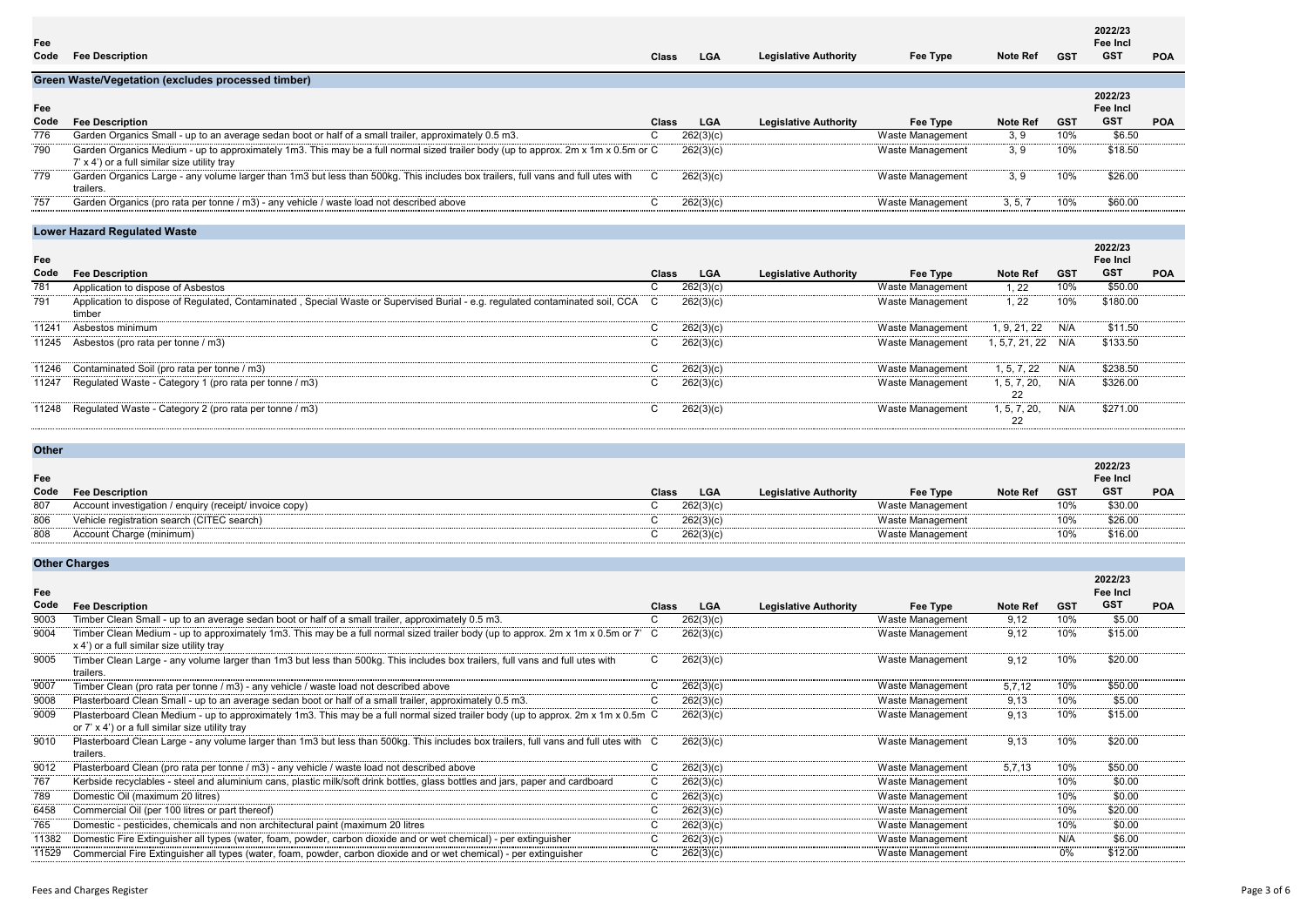| <b>Note Ref</b> | <b>GST</b> | 2022/23<br>Fee Incl<br><b>GST</b> | <b>POA</b> |
|-----------------|------------|-----------------------------------|------------|
| 18              | 10%        | \$0.00                            |            |
|                 | 10%        | \$20.00                           |            |
|                 | 10%        | \$0.00                            |            |
|                 | 10%        | \$1.00                            |            |
|                 | 10%        | \$2.00                            |            |
| 8, 22           | 10%        | \$700.00                          |            |
| 15              | 10%        | \$0.00                            |            |
|                 | 10%        | \$250.00                          |            |

| Code  | <b>Fee Description</b>                                                                                                                                        | <b>Class</b> | <b>LGA</b> | <b>Legislative Authority</b> | Fee Type         | <b>Note Ref</b> | <b>GST</b> | <b>GST</b> |
|-------|---------------------------------------------------------------------------------------------------------------------------------------------------------------|--------------|------------|------------------------------|------------------|-----------------|------------|------------|
| 11104 | Architectural and decorative paint (water or solvent based) up to 100 litres per visit                                                                        |              | 262(3)(c)  |                              | Waste Management | 18              | 10%        | \$0.00     |
| 10001 | Mattress                                                                                                                                                      |              | 262(3)(c)  |                              | Waste Management |                 | 10%        | \$20.00    |
| 6471  | LPG cylinders, Butane gas bottles (used for portable cooking) and auto tanks                                                                                  |              | 262(3)(c)  |                              | Waste Management |                 | 10%        | \$0.00     |
| 7119  | Fluorescent Tubes (FT) & Compact Fluorescent Lights (CFL) domestic                                                                                            |              | 262(3)(c)  |                              | Waste Management |                 | 10%        | \$1.00     |
| 10003 | Fluorescent Tubes (FT) & Compact Fluorescent Lights (CFL) commercial (10 or more per load per day) - per bulb                                                 |              | 262(3)(c)  |                              | Waste Management |                 | 10%        | \$2.00     |
| 6461  | Lightweight General Waste (per tonne, m3 or part thereof) - contaminated polystyrene, pontoons, jettys, insulation batts or similar C<br>lightweight material |              | 262(3)(c)  |                              | Waste Management | 8, 22           | 10%        | \$700.00   |
| 4599  | Recyclables Sales and Disposal - Delegated authority to Manager to price as required                                                                          |              | 262(3)(c)  |                              | Waste Management | 15              | 10%        | \$0.00     |
| 798   | Management Fee - charged for management / reloading any waste incorrectly declared at the weighbridge or deposited in<br>incorrect area e.g. asbestos         | C.           | 262(3)(c)  |                              | Waste Management |                 | 10%        | \$250.00   |

## **Scrap Metals**

**Fee**

|                 |            | 2022/23<br>Fee Incl |            |
|-----------------|------------|---------------------|------------|
| <b>Note Ref</b> | <b>GST</b> | GST                 | <b>POA</b> |
|                 | 10%        | \$0.00              |            |
|                 | 10%        | \$0.00              |            |

| Code | <b>Fee Description</b>                                                                                                   | <b>Class</b> | <b>LGA</b> | <b>Legislative Authority</b> | <b>Fee Type</b> | <b>Note Ref</b> | <b>GST</b> | GST    |
|------|--------------------------------------------------------------------------------------------------------------------------|--------------|------------|------------------------------|-----------------|-----------------|------------|--------|
| 750  | Scrap Metal - cars, whitegoods, decommissioned refrigeration appliances etc.                                             |              | 262(3)(c)  |                              | Waste Managemen |                 | 10%        | \$0.OC |
| 784  | Refrigeration Appliances - not decommissioned and/or without certificate verifying refrigerant recovered by a Restricted |              | 262(3)(c)  |                              | Waste Managemen |                 | 10%        | \$0.OC |
|      | Refrigerant Recovery Licensee                                                                                            |              |            |                              |                 |                 |            |        |

**Tyres**

| Fee   |                                                                              |              |            |                              |                  |                 |            | 2022/23<br><b>Fee Incl</b> |            |
|-------|------------------------------------------------------------------------------|--------------|------------|------------------------------|------------------|-----------------|------------|----------------------------|------------|
| Code  | <b>Fee Description</b>                                                       | <b>Class</b> | <b>LGA</b> | <b>Legislative Authority</b> | Fee Type         | <b>Note Ref</b> | <b>GST</b> | <b>GST</b>                 | <b>POA</b> |
| 761   | Tyre Car / Motorcycle (maximum 6 per transaction)                            |              | 262(3)(c)  |                              | Waste Management |                 |            | \$6.50                     |            |
| 763   | Tyre Small Truck / 4WD (maximum 6 per transaction)                           |              | 262(3)(c)  |                              | Waste Management |                 |            | \$8.50                     |            |
| 766   | Tyre Truck / Bobcat (maximum 6 per transaction)                              |              | 262(3)(c)  |                              | Waste Management |                 |            | \$16.00                    |            |
| 11012 | Tyre other (pro rata per tonne) - any tyre larger than a truck / bobcat tyre |              | 262(3)(c)  |                              | Waste Management |                 | 10%        | \$1,000.00                 |            |
|       |                                                                              |              |            |                              |                  |                 |            |                            |            |

### **B - Casual Collection Service Charges**

**Casual Collection Services**

**Fee**

|                             |            | 2022/23<br>Fee Incl |                |
|-----------------------------|------------|---------------------|----------------|
| <b>Note Ref</b>             | <b>GST</b> | <b>GST</b>          | <b>POA</b>     |
|                             | N/A        | \$18.00             |                |
|                             | N/A        | \$18.00             | .              |
|                             | N/A        | \$18.00             | .              |
|                             | N/A        | \$18.00             | .              |
|                             | N/A        | \$28.00             | .              |
|                             | N/A        | \$47.00             |                |
|                             | N/A        | \$37.00             | .              |
|                             | N/A        | \$58.00             |                |
|                             | N/A        | \$75.00             |                |
|                             | N/A        | \$105.00            |                |
|                             | N/A        | \$138.00            | .              |
|                             | N/A        | \$990.00            |                |
|                             | N/A        | \$1,106.00          | .              |
| --------------------------- | N/A        | \$1,214.00          |                |
| --------------------------- | N/A        | \$18.00             | .              |
|                             | N/A        | \$18.00             | -------------- |
|                             | N/A        | \$28.00             |                |
| ----------------------      | N/A        | \$47.00             | .              |
|                             | N/A        | \$18.00             |                |
|                             | N/A        | \$18.00             |                |
|                             | N/A        | \$18.00             |                |
|                             | N/A        | \$18.00             |                |
|                             |            |                     |                |

| Code     | <b>Fee Description</b>                                               | <b>Class</b> | <b>LGA</b> | <b>Legislative Authority</b> | Fee Type         | Note Ref | <b>GST</b> | <b>GST</b> |
|----------|----------------------------------------------------------------------|--------------|------------|------------------------------|------------------|----------|------------|------------|
| 1336     | Waste Bin 140 litre - charge per extra service                       |              | 262(3)(c)  |                              | Waste Management |          | N/A        | \$18.00    |
| 6474     | Waste Bin on property 140 litre - charge per extra service           |              | 262(3)(c)  |                              | Waste Management |          | N/A        | \$18.00    |
| 1337     | Waste Bin 240 litre - charge per extra service                       |              | 262(3)(c)  |                              | Waste Management |          | N/A        | \$18.00    |
| 6475     | Waste Bin on property 240 litre - charge per extra service           |              | 262(3)(c)  |                              | Waste Management |          | N/A        | \$18.00    |
| 1341     | Waste Low Noise Bin 660 litre - charge per extra service             |              | 262(3)(c)  |                              | Waste Management |          | N/A        | \$28.00    |
| 1342     | Waste Low Noise Bin 1100 litre - charge per extra service            |              | 262(3)(c)  |                              | Waste Management |          | N/A        | \$47.00    |
| 1343<br> | Waste Bulk Bin 1 cubic metre - charge per extra service              |              | 262(3)(c)  |                              | Waste Management |          | N/A        | \$37.00    |
| 1344     | Waste Bulk Bin 1.5 cubic metre - charge per extra service            |              | 262(3)(c)  |                              | Waste Management |          | N/A        | \$58.00    |
| 1345<br> | Waste Bulk Bin 2 cubic metre - charge per extra service              |              | 262(3)(c)  |                              | Waste Management |          | N/A        | \$75.00    |
| 1346     | Waste Bulk Bin 3 cubic metre - charge per extra service              |              | 262(3)(c)  |                              | Waste Management |          | N/A        | \$105.00   |
| 8353<br> | Waste Bulk Bin 4.5 cubic metre - charge per extra service            |              | 262(3)(c)  |                              | Waste Management |          | N/A        | \$138.00   |
| 1349     | Waste Compactor Bin 17 cubic metres - charge per extra service       |              | 262(3)(c)  |                              | Waste Management |          | N/A        | \$990.00   |
| 10004    | Waste Compactor Bin 19 cubic metre - charge per extra service        |              | 262(3)(c)  |                              | Waste Management |          | N/A        | \$1,106.00 |
| 10005    | Waste Compactor Bin 23 cubic metre - charge per extra service        |              | 262(3)(c)  |                              | Waste Management |          | N/A        | \$1,214.00 |
| 6476     | Garden Organics Bin 240 litre - charge per extra service             |              | 262(3)(c)  |                              | Waste Management |          | N/A        | \$18.00    |
| 6477     | Garden Organics Bin on property 240 litre - charge per extra service |              | 262(3)(c)  |                              | Waste Management |          | N/A        | \$18.00    |
| 8362     | Garden Organics Low Noise Bin 660 litre - charge per extra service   |              | 262(3)(c)  |                              | Waste Management |          | N/A        | \$28.00    |
| 8363     | Garden Organics Low Noise Bin 1100 litre - charge per extra service  |              | 262(3)(c)  |                              | Waste Management |          | N/A        | \$47.00    |
| 1339     | Recycle Bin 240 litre - charge per extra service                     |              | 262(3)(c)  |                              | Waste Management |          | N/A        | \$18.00    |
| 6478     | Recycle Bin on property 240 litre - charge per extra service         |              | 262(3)(c)  |                              | Waste Management |          | N/A        | \$18.00    |
| 8354     | Recycle Bin 360 litre - charge per extra service                     |              | 262(3)(c)  |                              | Waste Management |          | N/A        | \$18.00    |
| 8355     | Recycling Bin on property 360 litre - charge per extra service       |              | 262(3)(c)  |                              | Waste Management |          | N/A        | \$18.00    |
|          |                                                                      |              |            |                              |                  |          |            |            |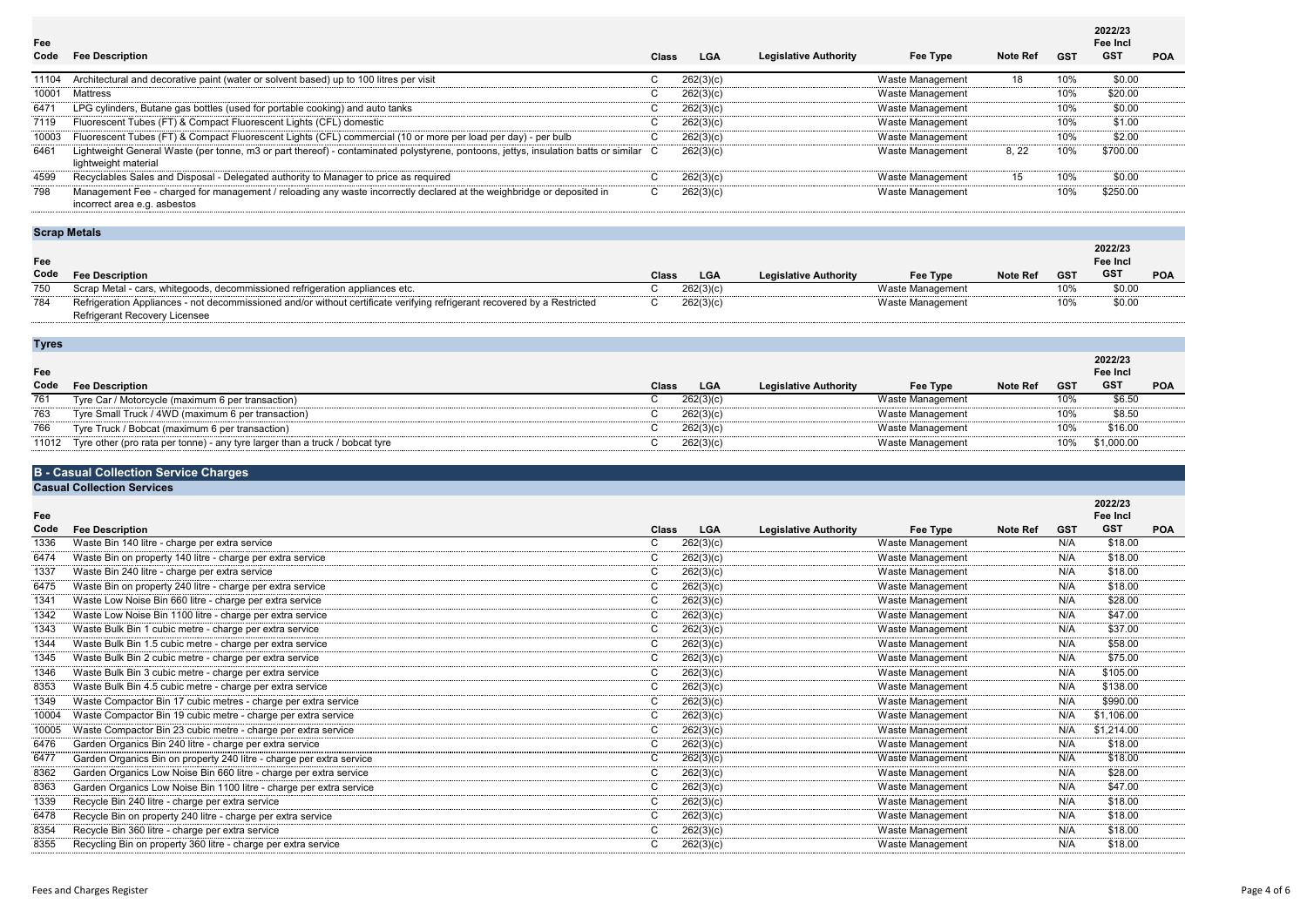**Fee** 

| <b>Note Ref</b>          | <b>GST</b> | 2022/23<br>Fee Incl<br><b>GST</b> | <b>POA</b> |
|--------------------------|------------|-----------------------------------|------------|
|                          | N/A        | \$28.00                           |            |
|                          | N/A        | \$47.00                           |            |
|                          | N/A        | \$37.00                           |            |
|                          | N/A        | \$58.00                           |            |
|                          | N/A        | \$75.00                           | <br>       |
| ------------------------ | N/A        | \$105.00                          |            |
|                          | N/A        | \$138.00                          | .          |
|                          | N/A        | \$317.00                          |            |
|                          | N/A        | \$12.00                           | .          |
|                          | N/A        | \$17.00                           |            |
|                          | N/A        | \$23.00                           |            |
|                          | N/A        | \$34.00                           |            |
|                          | N/A        | \$52.00                           |            |
|                          | 0%         | \$268.00                          |            |

| Code  | <b>Fee Description</b>                                          | <b>Class</b> | <b>LGA</b> | <b>Legislative Authority</b> | Fee Type         | <b>Note Ref</b> | GST | .<br>GST |
|-------|-----------------------------------------------------------------|--------------|------------|------------------------------|------------------|-----------------|-----|----------|
| 7718  | Recycle Low Noise Bin 660 litre - charge per extra service      |              | 262(3)(c)  |                              | Waste Management |                 | N/A | \$28.00  |
| 826   | Recycle Low Noise Bin 1100 litre - charge per extra service     |              | 262(3)(c)  |                              | Waste Management |                 | N/A | \$47.00  |
| 1350  | Recycle Bulk Bin 1 cubic metre - charge per extra service       |              | 262(3)(c)  |                              | Waste Management |                 | N/A | \$37.00  |
| 6480  | Recycle Bulk Bin 1.5 cubic metre - charge per extra service     |              | 262(3)(c)  |                              | Waste Management |                 | N/A | \$58.00  |
| 1351  | Recycle Bulk Bin 2 cubic metre - charge per extra service       |              | 262(3)(c)  |                              | Waste Management |                 | N/A | \$75.00  |
| 1352  | Recycle Bulk Bin 3 cubic metre - charge per extra service       |              | 262(3)(c)  |                              | Waste Management |                 | N/A | \$105.00 |
| 8356  | Recycle Bulk Bin 4.5 cubic metre - charge per extra service     |              | 262(3)(c)  |                              | Waste Management |                 | N/A | \$138.00 |
| 11003 | Recycle Compactor Bin 23 cubic metre - charge per extra service |              | 262(3)(c)  |                              | Waste Management |                 | N/A | \$317.00 |
| 8357  | Cardboard Bulk Bin 1 cubic metre - charge per extra service     |              | 262(3)(c)  |                              | Waste Management |                 | N/A | \$12.00  |
| 8358  | Cardboard Bulk Bin 1.5 cubic metre - charge per extra service   |              | 262(3)(c)  |                              | Waste Management |                 | N/A | \$17.00  |
| 10006 | Cardboard Bulk Bin 2 cubic metre - charge per extra service     |              | 262(3)(c)  |                              | Waste Management |                 | N/A | \$23.00  |
| 8359  | Cardboard Bulk Bin 3 cubic metre - charge per extra service     |              | 262(3)(c)  |                              | Waste Management |                 | N/A | \$34.00  |
| 8360  | Cardboard Bulk Bin 4.5 cubic metre - charge per extra service   |              | 262(3)(c)  |                              | Waste Management |                 | N/A | \$52.00  |

8360 Cardboard Bulk Bin 4.5 cubic metre - charge per extra service Cardboard Bulk Bin 4.5 cubic metre - charge per extra service Cardboard Compactor Bin 38 cubic metre - charge per extra service Cardboard Compactor Bin 38

11474 Cardboard Compactor Bin 38 cubic metre - charge per extra service C 262(3)(c) Waste Management 0% \$268.00

#### **Other**

|                                                                                          |            |                              |                  |                 |            | <b>Fee Incl</b> |            |
|------------------------------------------------------------------------------------------|------------|------------------------------|------------------|-----------------|------------|-----------------|------------|
| <b>Fee Description</b>                                                                   | <b>LGA</b> | <b>Legislative Authority</b> | Fee Type         | <b>Note Ref</b> | <b>GST</b> | <b>GST</b>      | <b>POA</b> |
| Account investigation / enquiry (receipt/ invoice copy)                                  | 262(3)(c)  |                              | Waste Management |                 | 10%        | \$30.00         |            |
| Bin Delivery Fee - following impoundment or unauthorised return                          | 262(3)(c)  |                              | Waste Management |                 | 10%        | \$65.00         |            |
| Bin Replacement Fee - for the replacement of a repeatedly stolen, misused or damaged bin | 262(3)(c)  |                              | Waste Management |                 | 10%        | \$87.00         |            |
| Bin Delivery & Removal Fee - Following temporary collection service                      | 262(3)(c)  |                              | Waste Management |                 | 10%        | \$27.00         |            |
|                                                                                          |            | <b>Class</b>                 |                  |                 |            |                 | 2022/23    |

# **C - Liquid Waste Charges**

|                        | <b>Liquid Waste Collection (Casual)</b>                                                       |              |            |                              |                  |                 |            |                            |            |
|------------------------|-----------------------------------------------------------------------------------------------|--------------|------------|------------------------------|------------------|-----------------|------------|----------------------------|------------|
| Fee                    |                                                                                               |              |            |                              |                  |                 |            | 2022/23<br><b>Fee Incl</b> |            |
| Code                   | <b>Fee Description</b>                                                                        | <b>Class</b> | <b>LGA</b> | <b>Legislative Authority</b> | Fee Type         | <b>Note Ref</b> | <b>GST</b> | <b>GST</b>                 | <b>POA</b> |
| 6481<br>,,,,,,,,,,,,,, | Holding Tank - charge per extra service - inclusive of service & disposal < 5000 litres       |              | 262(3)(c)  |                              | Waste Management |                 |            | \$180.00                   |            |
| 6483                   | Holding Tank - extra litres pumped (>5000 litres) per litre                                   |              | 262(3)(c)  |                              | Waste Management |                 |            | $$0.0^{\circ}$             |            |
| 8365                   | Holding Tank - charge per after hours service - inclusive of service & disposal < 5000 litres |              | 262(3)(c)  |                              | Waste Management |                 |            | \$453.00                   |            |

## **Other**

| <b>AUIA</b> |                                                         |       |            |                              |                  |                 |            |                     |            |
|-------------|---------------------------------------------------------|-------|------------|------------------------------|------------------|-----------------|------------|---------------------|------------|
|             |                                                         |       |            |                              |                  |                 |            |                     |            |
| Fee         |                                                         |       |            |                              |                  |                 |            | 2022/23<br>Fee Incl |            |
| Code        | <b>Fee Description</b>                                  | Class | <b>LGA</b> | <b>Legislative Authority</b> | <b>Fee Type</b>  | <b>Note Ref</b> | <b>GST</b> | <b>GST</b>          | <b>POA</b> |
| 8367        | Account investigation / enquiry (receipt/ invoice copy) |       | 262(3)(c)  |                              | Waste Management |                 | 10%        | \$30.00             |            |
|             |                                                         |       |            |                              |                  |                 |            |                     |            |

## **D - Maroochydore Priority Development Area (PDA) Casual Collection Services**

#### **Fee**

|                 |            | Fee Incl |     |
|-----------------|------------|----------|-----|
| <b>Note Ref</b> | <b>GST</b> | GST      | POA |
|                 | N/A        | \$30.00  |     |
|                 | N/A        | \$30.00  |     |
|                 |            |          |     |

| Code  | <b>Fee Description</b>                                                                                                   | Clas. | LUA       | egislative Authority | <b>Fee Type</b>      | <b>Note Ref</b> | <b>GST</b> | GS <sub>1</sub> |
|-------|--------------------------------------------------------------------------------------------------------------------------|-------|-----------|----------------------|----------------------|-----------------|------------|-----------------|
| 11359 | Low Noise Bin 1100 litre - charge per service (at Councils discretion and subject to availability)<br>Cardboard L        |       | 262(3)(c  |                      | Managemen<br>vv ası  |                 | IN/H       | \$30.00         |
| 11360 | 1 Glass Bin (maximum 60 litres) -<br>) - charge per service (at Councils discretion and s.<br>Crushed<br>to availability |       | 262(3)(c) |                      | Wast<br>≧ Manaɑemen. |                 | N/A        | \$30.00         |